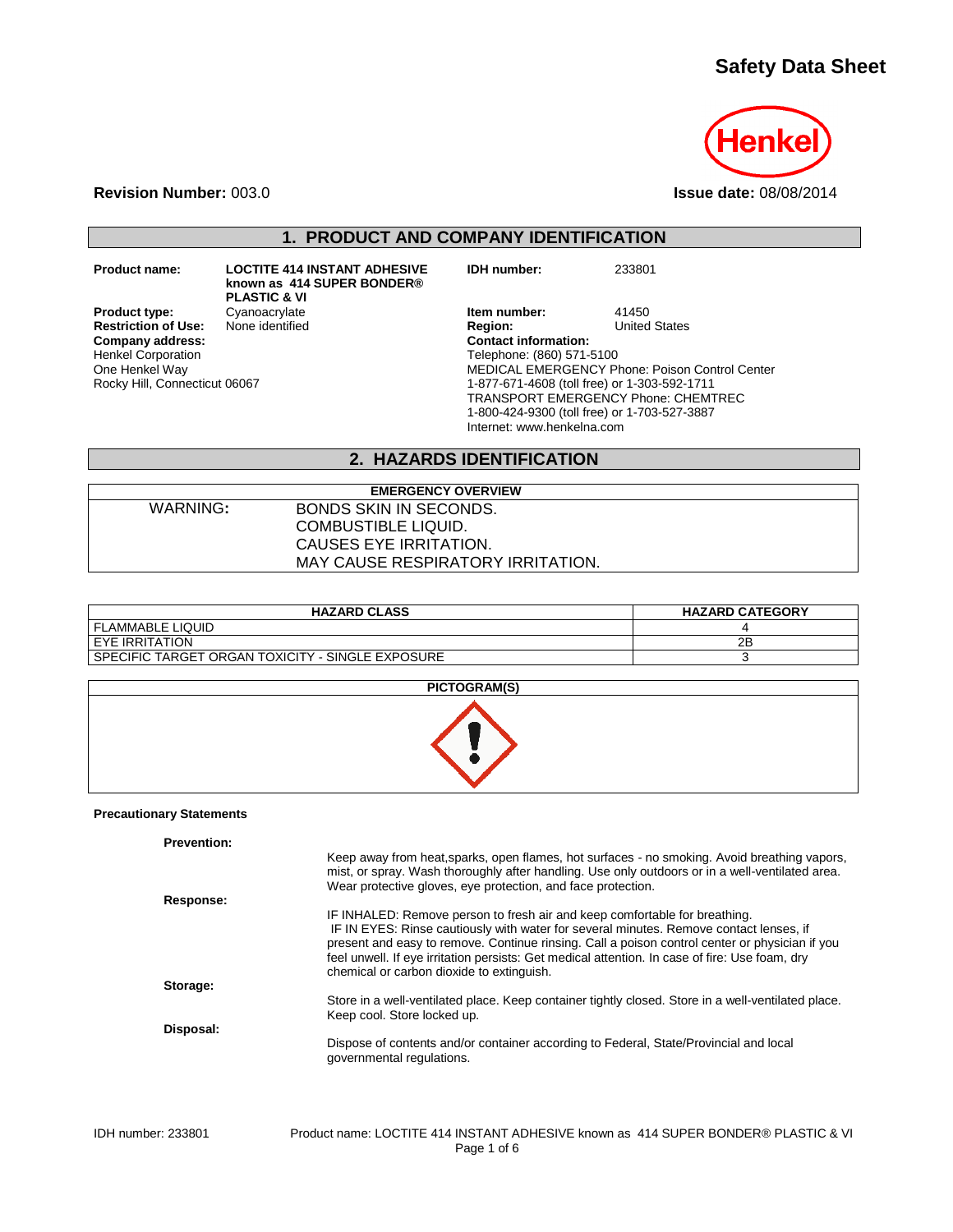Classification complies with OSHA Hazard Communication Standard (29 CFR 1910.1200) and is consistent with the provisions of the United Nations Globally Harmonized System of Classification and Labeling of Chemicals (GHS).

#### **See Section 11 for additional toxicological information.**

## **3. COMPOSITION / INFORMATION ON INGREDIENTS**

| Hazardous Component(s) | <b>CAS Number</b> | Percentage*       |
|------------------------|-------------------|-------------------|
| Ethyl 2-cyanoacrylate  | 7085-85-0         | $60 - 100$        |
| l Thickener            | Proprietary       | 10<br>$\mathbf b$ |

\* Exact percentage is a trade secret. Concentration range is provided to assist users in providing appropriate protections.

| <b>4. FIRST AID MEASURES</b>     |                                                                                                                                                                                                                                                                                                                                                                                                                                                                                                                                                                  |  |
|----------------------------------|------------------------------------------------------------------------------------------------------------------------------------------------------------------------------------------------------------------------------------------------------------------------------------------------------------------------------------------------------------------------------------------------------------------------------------------------------------------------------------------------------------------------------------------------------------------|--|
| Inhalation:                      | Move to fresh air. If breathing is difficult, give oxygen. If not breathing, give<br>artificial respiration. If symptoms develop and persist, get medical attention.                                                                                                                                                                                                                                                                                                                                                                                             |  |
| <b>Skin contact:</b>             | Do not pull bonded skin apart. Soak in warm soapy water. Gently peel apart<br>using a blunt instrument. If skin is burned due to the rapid generation of heat<br>by a large drop, seek medical attention. If lips are bonded, apply warm water<br>to the lips and encourage wetting and pressure from saliva in mouth. Peel or<br>roll lips apart. Do not pull lips apart with direct opposing force.                                                                                                                                                            |  |
| Eye contact:                     | Immediately flush with plenty of water for at least 15 minutes. Get medical<br>attention. If eyelids are bonded closed, release eyelashes with warm water by<br>covering with a wet pad. Do not force eye open. Cyanoacrylate will bond to<br>eye protein and will cause a lachrymatory effect which will help to debond the<br>adhesive. Keep eye covered until debonding is complete, usually within 1-3<br>days. Medical attention should be sought in case solid particles of polymerized<br>cyanoacrylate trapped behind the eyelid caused abrasive damage. |  |
| Ingestion:                       | Ensure breathing passages are not obstructed. The product will polymerize<br>rapidly and bond to the mouth making it almost impossible to swallow. Saliva<br>will separate any solidified product in several hours. Prevent the patient from<br>swallowing any separated mass.                                                                                                                                                                                                                                                                                   |  |
| Symptoms:                        | See Section 11.                                                                                                                                                                                                                                                                                                                                                                                                                                                                                                                                                  |  |
| Notes to physician:              | Surgery is not necessary to separate accidentally bonded tissues. Experience<br>has shown that bonded tissues are best treated by passive, non-surgical first<br>aid. If rapid curing has caused thermal burns they should be treated<br>symptomatically after adhesive is removed.                                                                                                                                                                                                                                                                              |  |
| <b>5. FIRE FIGHTING MEASURES</b> |                                                                                                                                                                                                                                                                                                                                                                                                                                                                                                                                                                  |  |
| <b>Extinguishing media:</b>      | Water spray (fog), foam, dry chemical or carbon dioxide.                                                                                                                                                                                                                                                                                                                                                                                                                                                                                                         |  |
| Special firefighting procedures: | Wear a self-contained breathing apparatus with a full face piece operated in<br>pressure-demand or other positive pressure mode.                                                                                                                                                                                                                                                                                                                                                                                                                                 |  |

**Unusual fire or explosion hazards:** None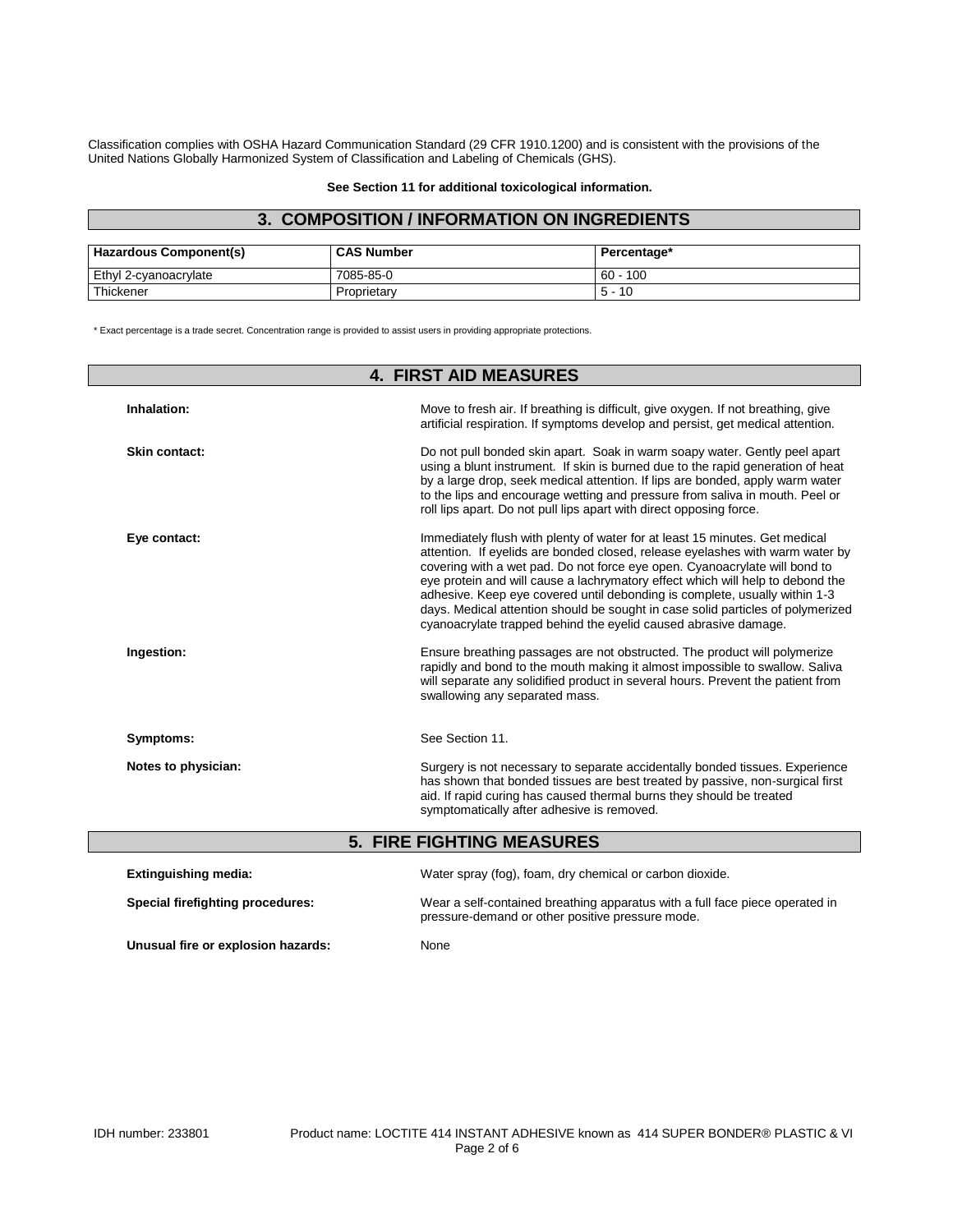**Hazardous combustion products:** Trace amounts of toxic and/or irritating fumes may be released and the use of breathing apparatus is recommended.

### **6. ACCIDENTAL RELEASE MEASURES**

**Use personal protection recommended in Section 8, isolate the hazard area and deny entry to unnecessary and unprotected personnel.**

| <b>Environmental precautions:</b> | Ventilate area. Do not allow product to enter sewer or waterways.                                                                                                                                                                                          |
|-----------------------------------|------------------------------------------------------------------------------------------------------------------------------------------------------------------------------------------------------------------------------------------------------------|
| Clean-up methods:                 | Do not use cloths for mopping up. Flood with water to complete polymerization<br>and scrape off the floor. Cured material can be disposed of as non-hazardous<br>waste. Refer to Section 8 "Exposure Controls / Personal Protection" prior to<br>clean up. |

### **7. HANDLING AND STORAGE**

Handling: **Handling: Prevent contact with eyes, skin and clothing.** Do not breathe vapor and mist. Wash thoroughly after handling. Avoid contact with fabric or paper goods. Contact with these materials may cause rapid polymerization which can generate smoke and strong irritating vapors, and cause thermal burns.

Keep in a cool, well ventilated area away from heat, sparks and open flame.

**Storage: Storage: For safe storage, store between 0 °C (32°F) and 10 °C (50°F)** 

**For information on product shelf life contact Henkel Customer Service at (800) 243-4874.**

Keep container tightly closed until ready for use.

## **8. EXPOSURE CONTROLS / PERSONAL PROTECTION**

**Employers should complete an assessment of all workplaces to determine the need for, and selection of, proper exposure controls and protective equipment for each task performed.**

| Hazardous Component(s)         | <b>ACGIH TLV</b>                                                                                                                                         | <b>OSHA PEL</b> | <b>AIHA WEEL</b> | <b>OTHER</b> |
|--------------------------------|----------------------------------------------------------------------------------------------------------------------------------------------------------|-----------------|------------------|--------------|
| Ethyl 2-cyanoacrylate          | 0.2 ppm TWA                                                                                                                                              | None            | None             | None         |
| Thickener                      | None                                                                                                                                                     | None            | None             | None         |
| <b>Engineering controls:</b>   | Use positive down-draft exhaust ventilation if general ventilation is insufficient<br>to maintain vapor concentration below established exposure limits. |                 |                  |              |
| <b>Respiratory protection:</b> | Use an organic vapor respirator for concentrations exceeding the<br>Occupational Exposure Limit.                                                         |                 |                  |              |
| Eye/face protection:           | Safety goggles or safety glasses with side shields. Full face protection should<br>be used if the potential for splashing or spraying of product exists. |                 |                  |              |
| <b>Skin protection:</b>        | Use nitrile gloves and aprons as necessary to prevent contact. Do not use<br>PVC, nylon or cotton.                                                       |                 |                  |              |

## **9. PHYSICAL AND CHEMICAL PROPERTIES**

**Liquid** 

| <b>Physical state:</b>              |
|-------------------------------------|
| Color:                              |
| Odor:                               |
| Odor threshold:                     |
| pH:                                 |
| Vapor pressure:                     |
| Boiling point/range:                |
| Melting point/ range:               |
| Specific gravity:                   |
| Vapor density:                      |
| Flash point:                        |
| Flammable/Explosive limits - lower: |

**Color:** Colorless **Odor:** Irritating **Odor threshold:** 1 - 2 ppm Not applicable **Vapor pressure:** < 0.5 mm hg (25 °F (-3.9 °C)) **Boiling point/range:** > 149 °C (> 300.2 °F) **Not determined Specific gravity:** 1.06 at 68 °F (20°C) **Not available. Flash point:** 80 - 93 °C (176°F - 199.4 °F) **Flammable/Explosive limits - lower:** Not determined

IDH number: 233801 Product name: LOCTITE 414 INSTANT ADHESIVE known as 414 SUPER BONDER® PLASTIC & VI Page 3 of 6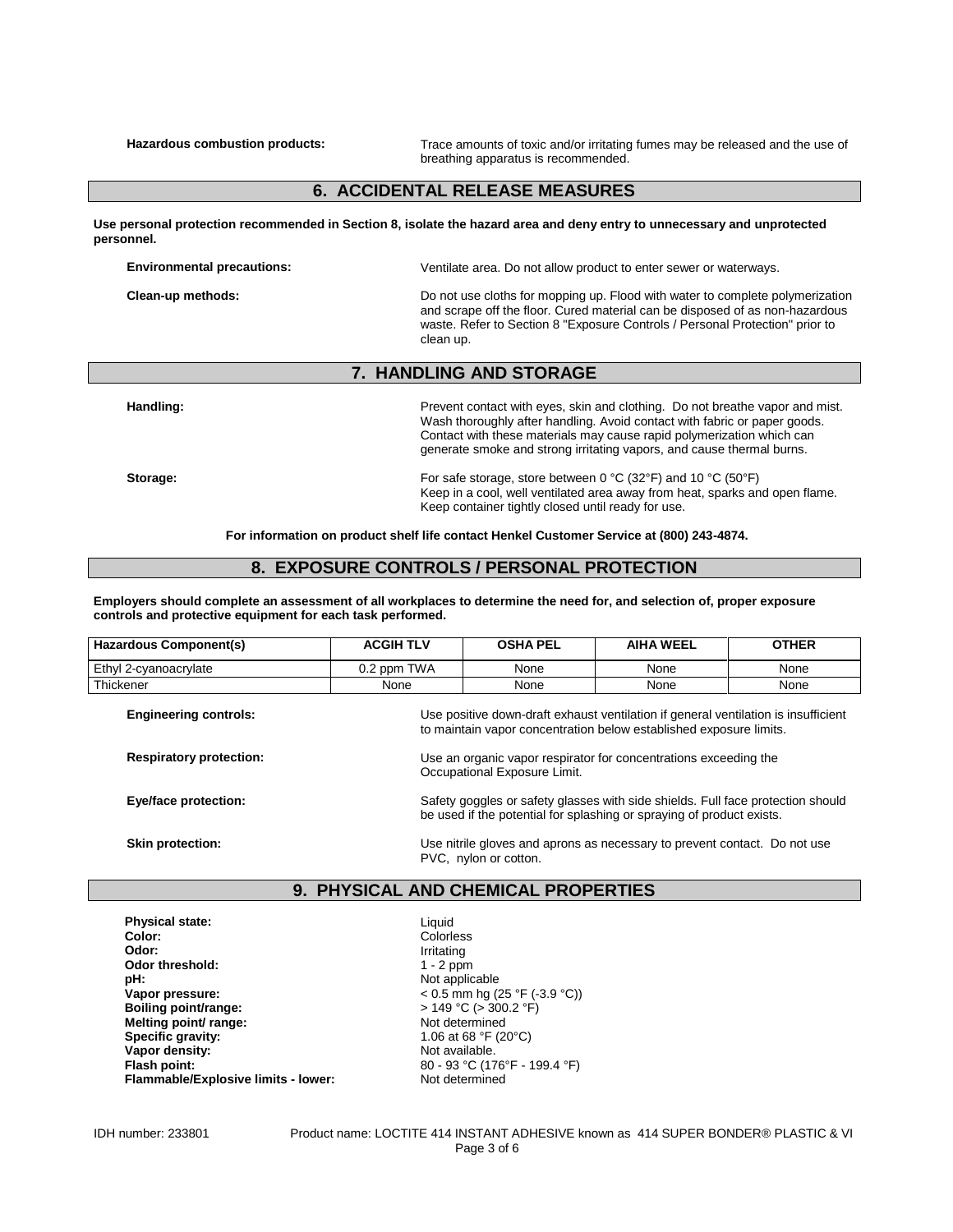**Flammable/Explosive limits - upper:** Not determined<br>Autoignition temperature: 485 °C (905°F) **Autoignition temperature:**  $\qquad \qquad \qquad 485 °C (905 °F)$ <br> **Evaporation rate:** Not available. **Evaporation rate:**<br>Solubility in water: Partition coefficient (n-octanol/water):<br>VOC content: **Viscosity:** Not available. **Decomposition temperature:** Not available.

Polymerises in presence of water.<br>Not determined **VOC content:**<br> **VOC content:**<br> **Viscosity:**<br>
Not available.<br>
Not available.

# **10. STABILITY AND REACTIVITY**

| Stability:                                  | Stable under recommended storage conditions.                                                          |  |
|---------------------------------------------|-------------------------------------------------------------------------------------------------------|--|
| Hazardous reactions:                        | Rapid exothermic polymerization will occur in the presence of water, amines, alkalis and<br>alcohols. |  |
| <b>Hazardous decomposition</b><br>products: | None                                                                                                  |  |
| Incompatible materials:                     | Water, amines, alkalis and alcohols.                                                                  |  |
| <b>Reactivity:</b>                          | Not available.                                                                                        |  |
| <b>Conditions to avoid:</b>                 | Spontaneous polymerization.                                                                           |  |
| <b>11. TOXICOLOGICAL INFORMATION</b>        |                                                                                                       |  |

**Relevant routes of exposure:** Skin, Inhalation, Eyes

#### **Potential Health Effects/Symptoms**

| Inhalation:   | May cause respiratory tract irritation. Exposure to vapors above the established exposure limit<br>results in respiratory irritation, which may lead to difficulty in breathing and tightness in the<br>chest.                                                                                                                                                                                |
|---------------|-----------------------------------------------------------------------------------------------------------------------------------------------------------------------------------------------------------------------------------------------------------------------------------------------------------------------------------------------------------------------------------------------|
| Skin contact: | May cause skin irritation. Bonds skin in seconds. Cyanoacrylates have been reported to cause<br>allergic reaction but due to rapid polymerization at the skin surface, an allergic response is rare.<br>Cyanoacrylates generate heat on solidification. In rare circumstances a large drop will burn the<br>skin. Cured adhesive does not present a health hazard even if bonded to the skin. |
| Eye contact:  | Irritating to eyes. Causes excessive tearing. Eyelids may bond.                                                                                                                                                                                                                                                                                                                               |
| Ingestion:    | Not expected to be harmful by ingestion. Rapidly polymerizes (solidifies) and bonds in mouth. It<br>is almost impossible to swallow.                                                                                                                                                                                                                                                          |

| <b>Hazardous Component(s)</b> | LD50s and LC50s | Immediate and Delayed Health Effects |
|-------------------------------|-----------------|--------------------------------------|
| Ethyl 2-cvanoacrylate         | None            | Irritant, Allergen, Respiratory      |
| Thickener                     | None            | Irritant                             |

| Hazardous Component(s) | <b>NTP Carcinogen</b> | <b>IARC Carcinogen</b> | <b>OSHA Carcinogen</b><br>(Specifically Regulated) |
|------------------------|-----------------------|------------------------|----------------------------------------------------|
| Ethyl 2-cyanoacrylate  | No.                   | No                     | No                                                 |
| Thickener              | No                    | No                     | No                                                 |

# **12. ECOLOGICAL INFORMATION**

**Ecological information:** Not available.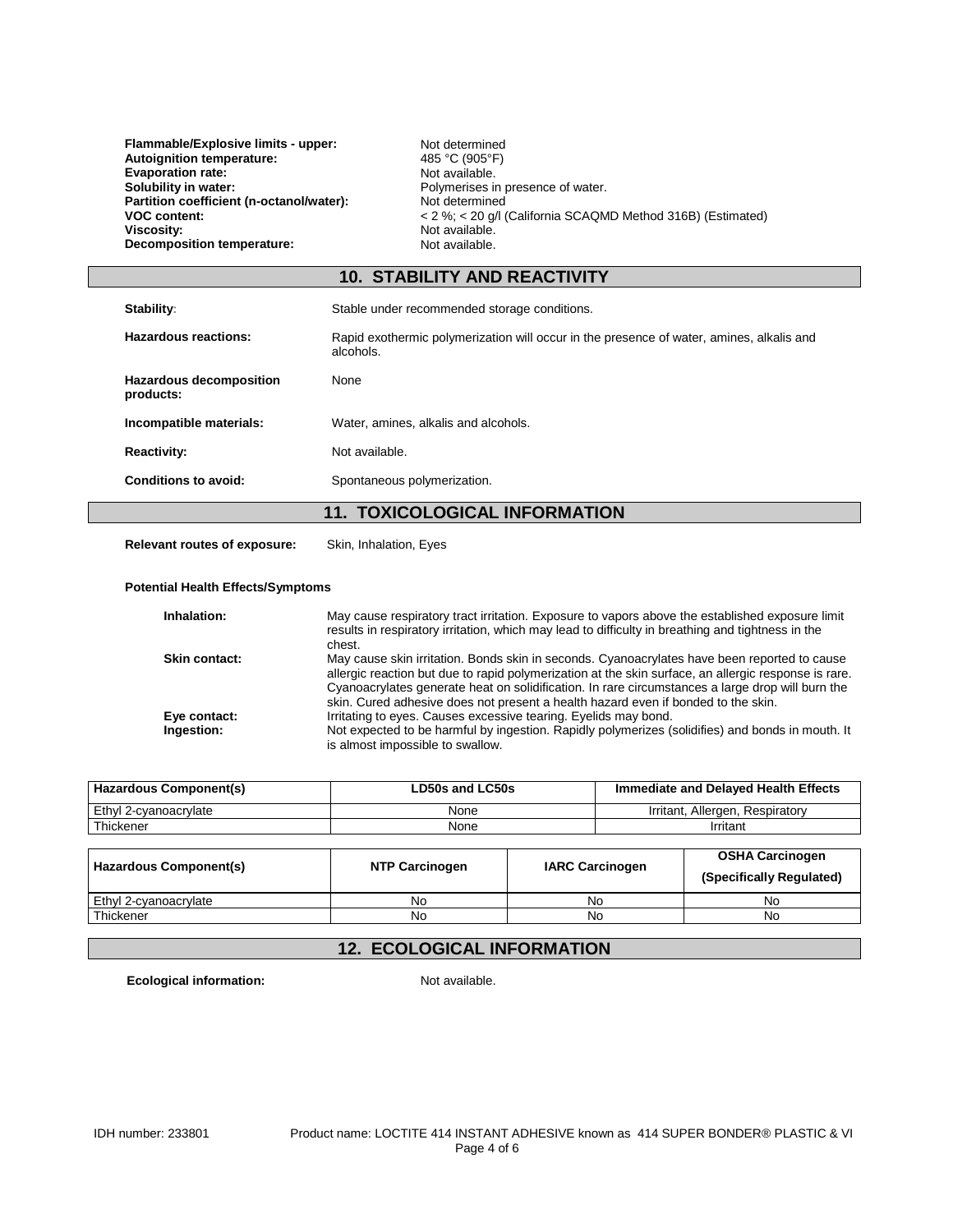| <b>13. DISPOSAL CONSIDERATIONS</b><br>Information provided is for unused product only.                                                                                      |                                                                                                                                                                                                               |  |  |
|-----------------------------------------------------------------------------------------------------------------------------------------------------------------------------|---------------------------------------------------------------------------------------------------------------------------------------------------------------------------------------------------------------|--|--|
|                                                                                                                                                                             |                                                                                                                                                                                                               |  |  |
| Hazardous waste number:                                                                                                                                                     | Not a RCRA hazardous waste.                                                                                                                                                                                   |  |  |
| <b>14. TRANSPORT INFORMATION</b>                                                                                                                                            |                                                                                                                                                                                                               |  |  |
| package/configuration.                                                                                                                                                      | The transport information provided in this section only applies to the material/formulation itself, and is not specific to any                                                                                |  |  |
| U.S. Department of Transportation Ground (49 CFR)<br>Proper shipping name:<br><b>Hazard class or division:</b><br>Identification number:<br>Packing group:                  | Combustible liquid, n.o.s. (Cyanoacrylate ester)<br>Combustible Liquid<br>NA 1993<br>Ш                                                                                                                        |  |  |
| <b>International Air Transportation (ICAO/IATA)</b><br>Proper shipping name:<br>Hazard class or division:<br>Identification number:<br>Packing group:<br><b>Exceptions:</b> | Aviation regulated liquid, n.o.s. (Cyanoacrylate ester)<br>9<br><b>UN 3334</b><br>Ш<br>Primary packs containing less than 500ml are unregulated by this mode of<br>transport and may be shipped unrestricted. |  |  |
| <b>Water Transportation (IMO/IMDG)</b><br>Proper shipping name:<br>Hazard class or division:<br>Identification number:<br>Packing group:                                    | Not regulated<br>None<br>None<br>None                                                                                                                                                                         |  |  |
|                                                                                                                                                                             | <b>15. REGULATORY INFORMATION</b>                                                                                                                                                                             |  |  |
| <b>United States Regulatory Information</b>                                                                                                                                 |                                                                                                                                                                                                               |  |  |
| TSCA 8 (b) Inventory Status:<br>TSCA 12 (b) Export Notification:                                                                                                            | All components are listed or are exempt from listing on the Toxic Substances Control Act<br>Inventory.<br>None above reporting de minimis                                                                     |  |  |

| <b>CERCLA/SARA Section 302 EHS:</b> | None above reporting de minimis                                        |
|-------------------------------------|------------------------------------------------------------------------|
| <b>CERCLA/SARA Section 311/312:</b> | Immediate Health, Delayed Health, Fire, Reactive                       |
| <b>CERCLA/SARA Section 313:</b>     | None above reporting de minimis                                        |
| <b>California Proposition 65:</b>   | No California Proposition 65 listed chemicals are known to be present. |

#### **Canada Regulatory Information**

**CEPA DSL/NDSL Status:** All components are listed on or are exempt from listing on the Canadian Domestic Substances List.

# **16. OTHER INFORMATION**

**This safety data sheet contains changes from the previous version in sections:** New Safety Data Sheet format.

Prepared by: Catherine Bimler, Regulatory Affairs Specialist

**Issue date:** 08/08/2014